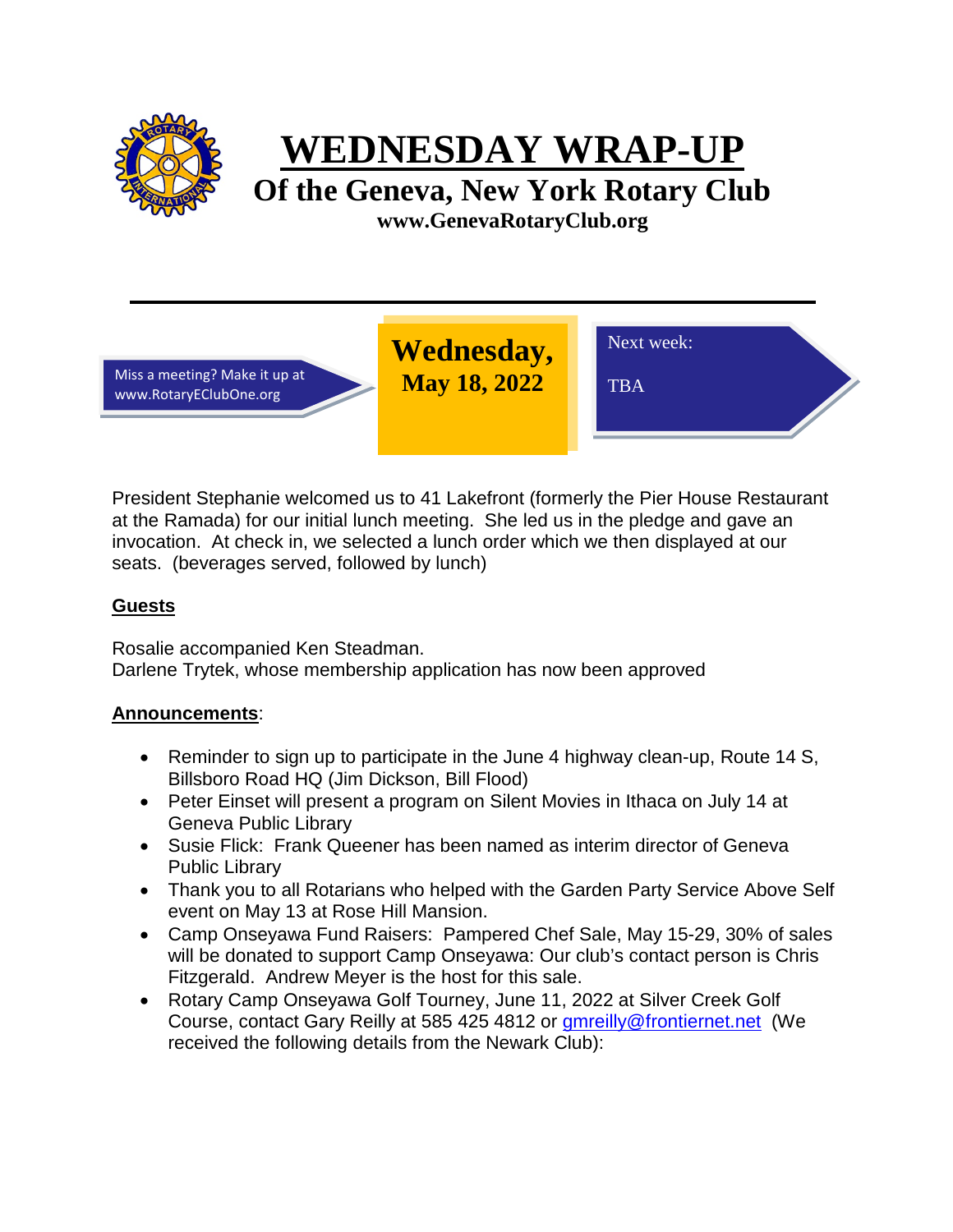**The Camp Onseyawa Annual Golf Tournament is Saturday, June 11, 2022, at Silver Creek Golf Club.** The proceeds, from this event, provide a camping experience for those 8-16 years of age Children with disabilities from the 4 County area.

## **Participation in the Golf Tournament is:**

• **one way to raise money for the camp. Other ways are to be a sponsor or to give an outright donation. Gift Certificates and Silent Auction items are also very much appreciated.**

**The following are the golf registration and sponsorship forms:**

**1. Golf Registration with payment due by June 1, 2022, mail to: Gary Reilly, 819 Moseley Road, Fairport, NY 14450.**

**2. Golf Sponsorship with payment due by June 1, 2022, mail to: Liz Becht, 142 Ovid Street, Seneca Falls, NY 13148**

**BIG THANK YOU to our Newark Rotarians who supported this event last year with 5 teams, several sponsorships and outright donations.**

As your Newark Rotary Camp Director and Norma, as the Alternate/Board Secretary, **we are asking for your continued support this year, in some way!!!**

If you have any questions, **call Gary at 585-425-4812 or email him at: [gmreilly@frontiernet.net.](mailto:gmreilly@frontiernet.net)**

### **On behalf of the Camp Golf Committee, thank you for your support and for making a HUGE difference in the lives of our campers!**

#### **Happy Dollars**

- \*Phil Beckley confessed to possessing someone else's jacket, taken by mistake from Bella's coat rack and to reading the wrong number for the 50/50 raffle, won by Jason Haag, truth be told. Five Hail Marys, Phil… and wash Jason's car
- \*Rich Kasulke shared the wrong number shame, so… five Our Fathers, Rich and for slacking off on the balloon sale, wash the porch at Rose Hill
- Carol Chester had five happy dollars for a fabulous family wedding experience and travel to Charleston, SC
- Jason Haag had dollars for Phil's fessing up honesty and for missing the Garden Party which he sponsored as well as bought tickets to attend…duty called
- Charlie Wilson is back from Florida, just in time to collect trash on Route 14!
- John Watson is (in the words of Bill Buell) simply grateful!
- Ruth Leo is happy that the Garden Party was so successful. She thanked Neil Sjoblom for the fabulous photos and the committee for their work to make it so lovely. A sad dollar for Helen Kelley who fell ill the day of the event…hope she has rebounded quickly